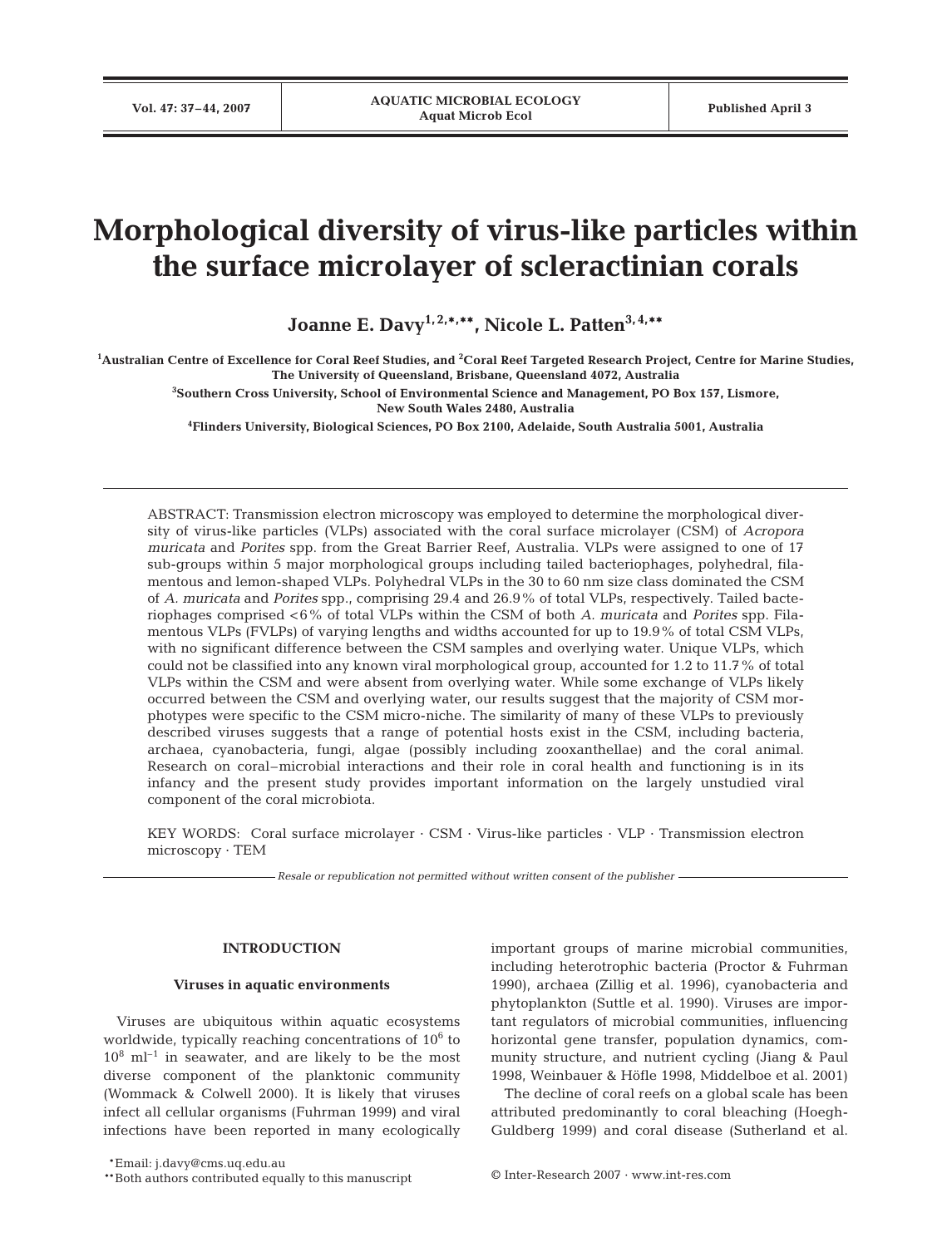2004). In addition to viruses being pathogens of planktonic communities, viruses have been identified as agents of disease in a range of higher marine organisms from molluscs to mammals. It is therefore surprising that the composition and dynamics of the viral community associated with coral reefs remains largely unstudied (Munn 2006). In contrast, an increasing number of studies have investigated the bacterial (Rohwer et al. 2001, 2002, Frias-Lopez et al. 2002) and archaeal communities (Kellogg 2004, Wegley et al. 2004) associated with corals. The first study of viruses in a coral reef environment revealed abundant concentrations of virus-like particles (VLPs)  $({\sim}2 \times 10^6 \text{ ml}^{-1})$  in waters overlying coral reefs (Paul et al. 1993). More recently, Seymour et al. (2005) and Patten et al. (2006) provided evidence for the abundant and dynamic nature of the VLP community within close proximity to coral surfaces, with VLPs often coupled to spatially dynamic bacterioplankton communities.

## **Coral-associated microbes within the coral surface microlayer**

In contrast to the nutrient-depleted waters in which coral reefs exist, the coral surface microlayer (CSM) is a highly productive, mucus-rich zone that extends a few millimeters above the surface of the coral (Paul et al. 1986). The CSM plays an important role in a variety of processes fundamental for coral health and functioning, including protection from ultraviolet damage and desiccation, removal of sediments, facilitation of feeding through mucociliary transport and defence against pathogens (Brown & Bythell 2005 and references therein). Bacteria are a dominant component of the CSM and exhibit elevated activity when compared with bacteria from surrounding water (Paul et al. 1986). Archaea have also been shown to be abundant and diverse within the CSM, and distinct from archaea within the water column (Kellogg 2004). While little is known of the diversity, functioning, and interactions of coral-associated microbes, the bacterial component has been hypothesised to be important in processes such as nutrient cycling (Sorokin 1973) and the production of antibiotics (Ritchie 2006).

Bacteria, fungi, cyanobacteria and dinoflagellate algae (zooxanthellae) within the CSM and coral tissue have been proposed to be important components of the coral-holobiont model (Rohwer et al. 2002), yet the presence and subsequent role(s) of viruses within this model have yet to be conclusively established. However, in other aquatic ecosystems, viral abundance has been shown to be correlated with bacterial production (Heldal & Bratbak 1991). Therefore it may be reasonable to suggest that viruses will also be abundant

within the CSM, either through non-discriminate accumulation from surrounding waters, as has been shown for human-sourced enteroviruses occurring within the CSM of near-shore coral communities (Lipp et al. 2002), or alternatively forming distinct communities within the CSM in response to the abundance and distribution of their hosts. Previous studies using transmission electron microscopy (TEM) have shown the presence of VLPs within the tissues (Wilson & Chapman 2001) and zooxanthellae (Wilson et al. 2001) of 2 species of temperate anemone, as well as aquariamaintained scleractinian corals and their zooxanthellae (both freshly isolated and *in situ*) (Wilson et al. 2005, Davy et al. 2006). These studies suggest the induction of a latent virus infecting zooxanthellae and/or their host with increased seawater temperatures in laboratory settings. The presence of VLPs within zooxanthellae isolated from corals infected by yellow-blotch disease has also been reported (Cervino et al. 2004), although clear evidence of viral infection of tropical corals and their symbiotic partners in natural systems has yet to be shown.

## **Viral morphology as a tool for investigating viral diversity**

There are 2 factors that hinder attempts to identify and measure the community composition and dynamics of marine viruses in natural systems. Firstly, while the hosts of the majority of marine viruses are bacteria, approximately only 1% of these can be cultured using standard techniques (Fuhrman & Campbell 1998). Secondly, unlike bacterioplankton, viruses do not have universally conserved genetic elements and therefore it is currently not possible to use a monitoring approach for determining viral diversity that is analogous to ribosomal DNA for profiling species diversity (Edwards & Rohwer 2005). In addition, species delineation is currently based primarily on percent DNA– DNA hybridisation (Coenye & Vandamme 2004). However, the range of viral nucleic acid types (doublestranded DNA, single-stranded DNA, double-stranded RNA and single-stranded RNA) makes this system of classification redundant for viruses. While the use of primers specific for sub-sets of viral communities is helping to overcome some of these limitations (Chen & Suttle 1995, Breitbart et al. 2004), classification of viruses is currently based on a combination of the following criteria: host cell type, viral nucleic acid type, morphology of viral capsids and the presence/absence of associated appendages (e.g. tails, lipid envelope). TEM provided the first evidence for highly abundant and morphologically diverse viral assemblages in marine systems (Proctor & Fuhrman 1990). Moreover,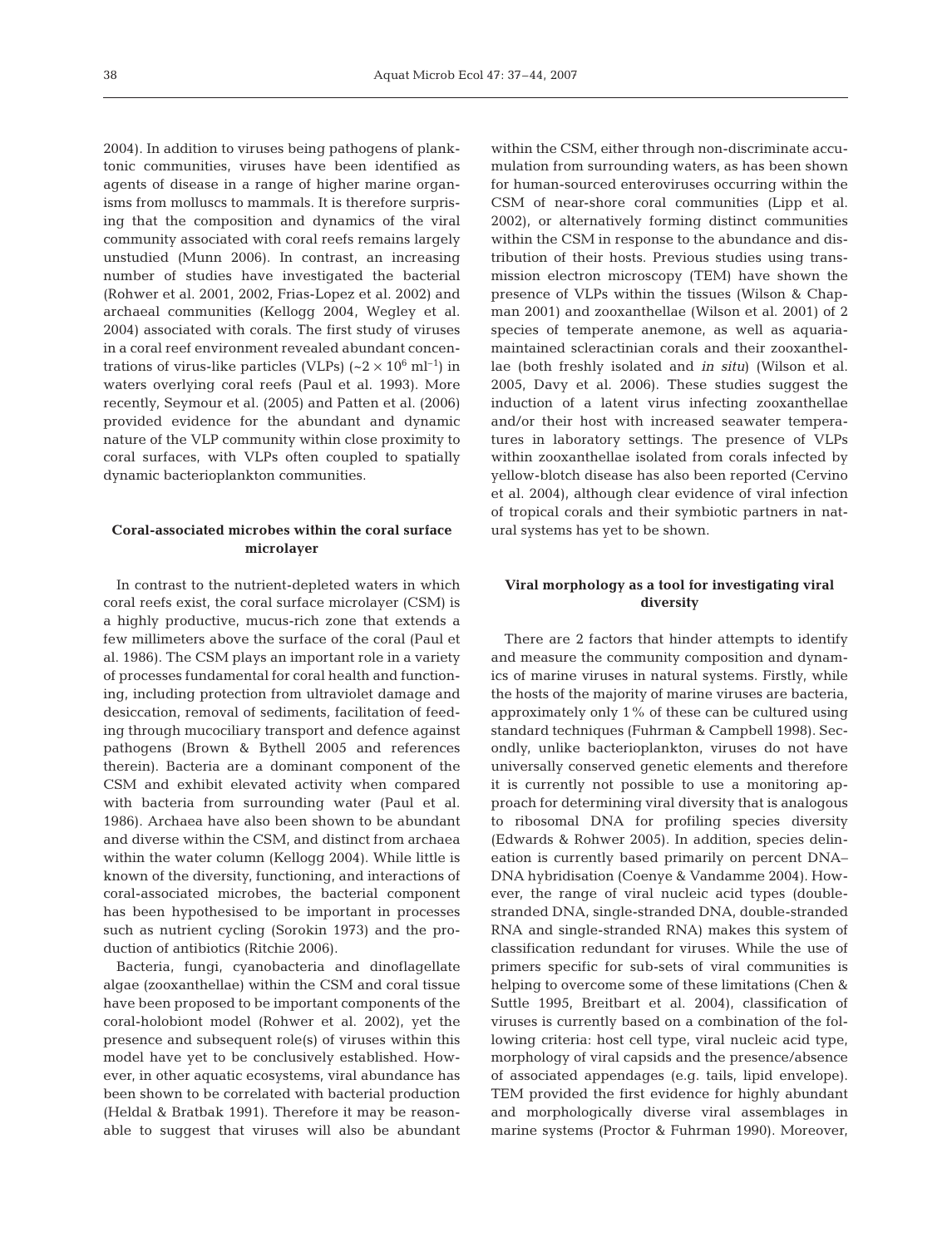examination of aquatic viruses with TEM is the most common method of recording virioplankton diversity (Wommack & Colwell 2000). In the present study, TEM was used to determine the morphological diversity and relative abundances of VLPs within the complex microbial community of the CSM. As this is the first investigation of its type, important information is presented on the viral communities associated with scleractinian coral surfaces.

## **MATERIALS AND METHODS**

**Site and collection.** Field sampling was conducted on SCUBA in April 2006 at Heron Reef, on the Southern Great Barrier Reef, Australia (23° 27' S, 151 °55' E). CSM were collected at depths of 6 to 10 m from the branching coral *Acropora muricata* (n = 9) and from massive poritids later identified as *Porites lutea*, *P. lobata* and *P. australiensis* (n = 7). Using sterile 25 ml needle-less syringes, CSM were carefully removed from coral surfaces. Care was taken to ensure that the syringe tip remained in contact with the coral surface at all times and syringes were then capped underwater. As such, the amount of surrounding seawater within samples was kept to a minimum. Overlying water was also collected 10 cm from the surfaces of a subset of the sampled coral colonies (n = 3 for *A. muricata*; n = 3 for *Porites* spp.) using sterile 50 ml centrifuge tubes. Samples were transported to the laboratory and processed within 2 h of collection. CSM and water samples (15 ml) were fixed in EM-grade glutaraldehyde (2% final concentration) and stored in the dark at 4°C until analysed.

**Concentration of virus-like particles.** To eliminate large particles (including suspended coral tissue, particulate matter and most bacteria), fixed CSM and water samples were centrifuged at 3000 rpm (1500 × *g)* for 10 min at 4°C in a Sigma 3K15 benchtop centrifuge. The supernatant (13 ml) was transferred to polypropylene centrifuge tubes and VLPs concentrated by ultracentrifugation for 2 h at 29 000 rpm (146 000  $\times$  *g* at 4 °C, Beckman Optima L-XP ultracentrifuge, SW41Ti rotor). The resultant viral pellet was resuspended in 100 µl of supernatant and stored in the dark at 4°C.

**Transmission electron microscopy.** Pioloformcoated 200 µm mesh copper grids were carbon coated and glow-discharged prior to floating on 20 µl subsamples of the viral suspensions for 1 h. Grids were then washed in ultrapure water for 2 s, excess water wicked away with filter paper (Whatman™) and negative stained for 30 s with 3% uranyl acetate. Excess stain was wicked away and grids air dried while covered. Grids were viewed on a JEOL JEM1010 TEM (80 kV) at 40 000 to  $100000 \times$  magnification. Images

were captured using the Megaview III soft imaging system and the size and morphology of 70 to 100 VLPs per sample were determined from digital images at 40 000× magnification using Image J analysis software (http://rsb.info.nih.gov/ij/).

**Statistical analysis.** For viral morphotypes present within all sample groups (*Acropora muricata*, *Porites* spp. and overlying water), data were log transformed and 1-way ANOVAs performed in SPSS. When a viral morphotype was absent from one sample group, a *t*-test was run on log transformed data from 2 groups. No statistical tests were performed when a viral morphotype was absent from 2 groups.

## **RESULTS AND DISCUSSION**

TEM analysis revealed that VLPs associated within the CSM were morphologically diverse and abundant (Figs. 1 to 3), suggesting a wide range of different hosts. VLPs were assigned to one of 17 sub-groups within 5 major groups on the basis of morphology (Table 1), with some bearing close resemblance to previously characterised groups including tailed bacteriophages (families *Myoviridae*, *Podoviridae*, *Siphoviridae*) (Fig. 1) and lemon-shaped viruses (family *Fuselloviridae*) (Ackermann 2001) (Fig. 3F). Polyhedral and spherical VLPs exhibiting bilateral symmetry, which may include untailed bacteriophages as well as viruses infecting eukaryotes, could not be distinguished using TEM alone and therefore this group was sub-divided according to capsid size alone (Fig. 2, Table 1).

Collectively, bacteriophages designated as *Myoviridae, Podoviridae,* or *Siphoviridae*-like groups comprised <6% of total VLPs for each of *Acropora muricata* and *Porites* spp. (Table 1). Supporting these results, the DNA sequence of a T-7 like Podovirus has also been extracted from the CSM of a Caribbean coral (Breitbart et al. 2004). In contrast to other natural marine viral communities, which show a dominance of tailed phages (e.g. Cochlan et al. 1993), the low frequency of tailed phages observed here may be explained by VLPs with very short tails being overlooked during analysis or incorrectly identified as a result of some tails becoming detached from capsids during the ultracentrifugation process (Proctor 1997). However, the resolution of the electron micrographs was clear and revealed the fine structure of many phages, with base plates, fibres, collars and helicalsymmetry of tails apparent on these particles (Fig. 1A–F), suggesting that the method used in this study successfully preserved virus structure. Further explanations for low numbers of tailed phages may be that within the CSM there is a high concentration of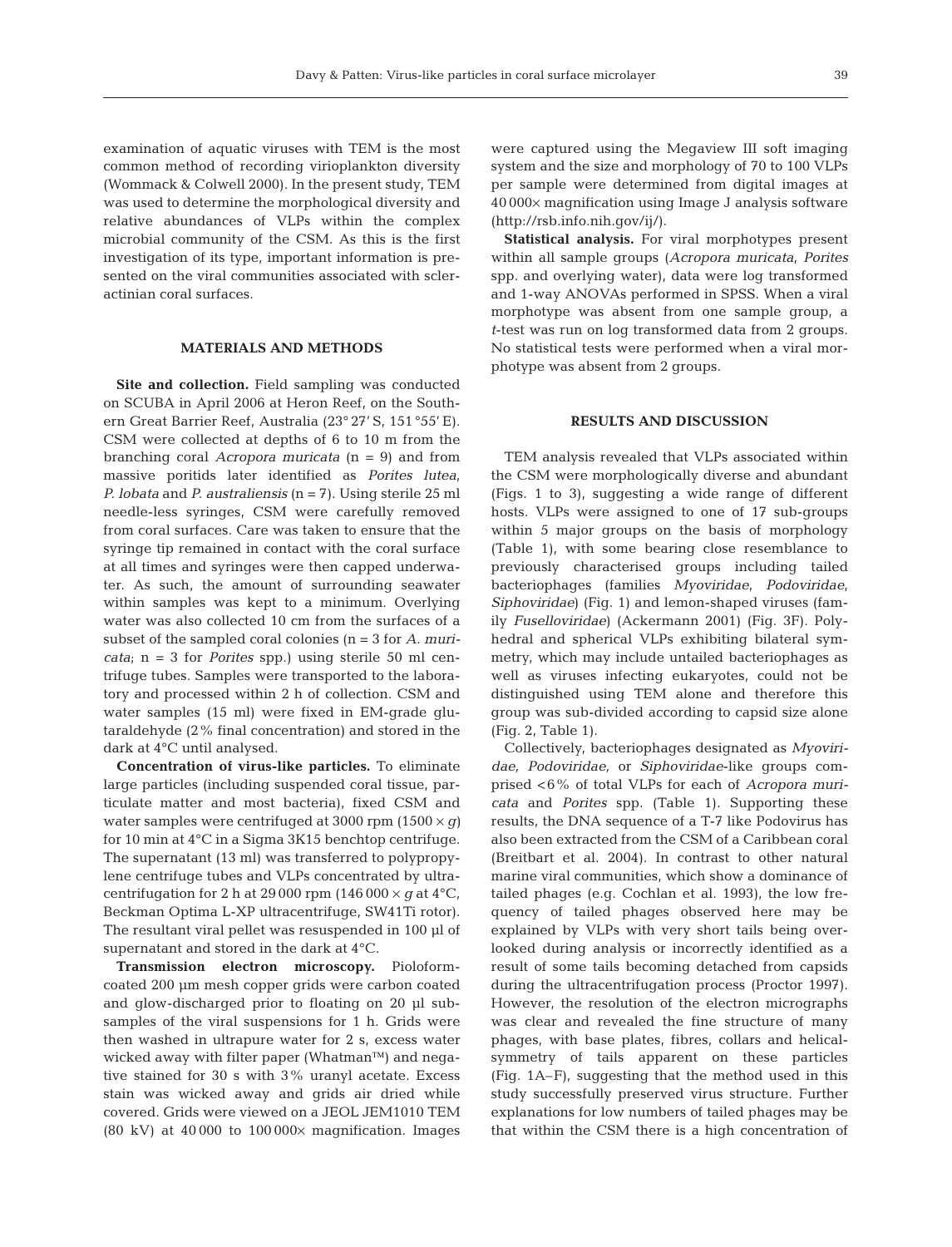

Fig. 1. Virus-like particles (VLPs) classified as bacteriophages within coral surface microlayer (CSM) samples from *Acropora muricata* and *Porites* spp. (A–F) Myovirus-like bacteriophages; arrows indicate a variety of morphological features: icosahedral symmetry of capsid (ic), prolate capsid (pc), neck (ne), collar (co), baseplate (bp), tail fibres (tf), helical symmetry of contractile tail sheath (he). (G–J) Siphovirus-like bacteriophages with filamentous, non-contractile tails and isometric capsids. (K,L) Podovirus-like VLPs with short non-contractile tails. Scale bars = 100 nm

eukaryotic hosts or that a percentage of the bacteria are in a lysogenic cycle, with the phage genome incorporated into the host's genetic material (Weinbauer 2004).

Polyhedral VLPs in the 30 to 60 nm size class dominated the CSM, accounting for 29.4  $\pm$  4.2% and 26.9  $\pm$ 4.0% of total VLPs for *Acropora muricata* and *Porites* spp. respectively (Table 1). Dominance of the 30 to 60 nm size VLP size class has been reported from other aquatic habitats (e.g. Bergh et al. 1989). Particles in the >100 nm size range were also common (16.8  $\pm$  2.0% and 14.4  $\pm$ 3.0% for *A. muricata* and *Porites* spp., respectively) (Fig. 2A,B, Table 1) and these VLPs may be representative of eukaryotic algal viruses, which typically fall within the 100 to 180 nm size range (Van Etten et al. 1991). Fig. 2C

shows a polyhedral VLP that resembles an algal virus from the family *Phycodnaviridae*. Zooxanthellae, filamentous algae, and plankton have all been recorded to occur in coral mucus aggregates (Wild et al. 2004) and therefore represent potential hosts for this type of virus. Fig. 2F shows a VLP resembling viruses from the family *Geminiviridae*, consisting of 2 polyhedral subunits with a constricted waist. These VLPs occurred in low abundances (<2% of total VLPs) with no difference between *A. muricata* and *Porites* spp. (Table 1).

Filamentous VLPs (FVLPs) exhibiting a range of morphologies, lengths and widths were commonly observed, accounting for 20.8 and 16.3% of total VLPs in *Acropora muricata* and *Porites* spp., respectively (Fig. 3A–E, Table 1). The majority of FVLPs were approximately 10 nm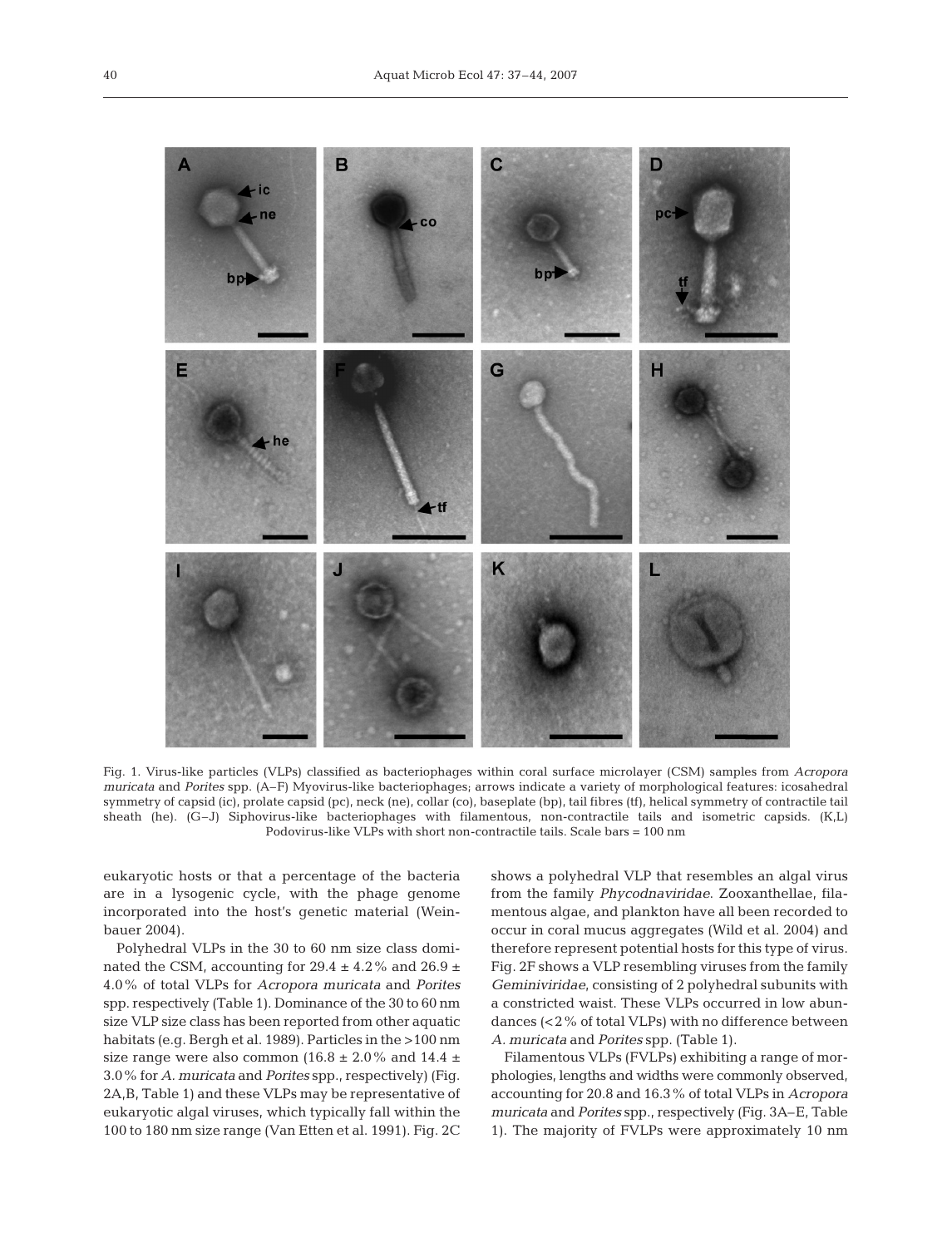

Fig. 2. Polyhedral and spherical virus-like particles (VLPs) within coral surface microlayer (CSM) samples from *Acropora muricata* and *Porites* spp. (A,B) Enveloped, spherical VLPs with electron-dense cores. (C) Enveloped, isometric VLP. (D) Non-enveloped, isometric VLP. (E) Isometric VLP with evident capsomeres. (F) Geminate VLP, comprising 2 quasi-isometric particles with a constricted waist. Scale bars = 100 nm

wide with variable lengths from 90 nm to >1 µm. Other FVLPs were approximately 25 nm wide and up to 1.6 µm in length (Fig. 3C,D). Previously, FVLPs have only been observed in a small number of other aquatic environments, such as estuarine sediments (Middelboe et al. 2003), alpine lakes (Hofer & Sommaruga 2001), and in the seawater immediately surrounding thermally stressed, aquarium-maintained *Acropora formosa* (Davy et al. 2006). Using TEM analysis alone, we cannot confirm if the filaments seen in the present study are indeed all viruses, but the similarity of several particles to known filamentous viruses suggests that a real and diverse assemblage of FVLPs occurs within the CSM.

Fig. 3F depicts a lemon-shaped VLP, morphologically similar to the Fusellovirus SSV1 that is known to infect archaea from extreme envi-



Fig. 3. Filamentous virus-like particles (FVLPs) within coral surface microlayer (CSM) samples from *Acropora muricata* and *Porites* spp. (A,B) Rod-like VLPs. (C) Filamentous VLP with head. (D) FVLP. (E) FVLP with clear helical structure and central groove. (F) Lemon-shaped VLP. (G,H) Unique hook VLPs. (I) Unique cubic VLP with central groove. (J) Incomplete virion. Scale bars = 50 nm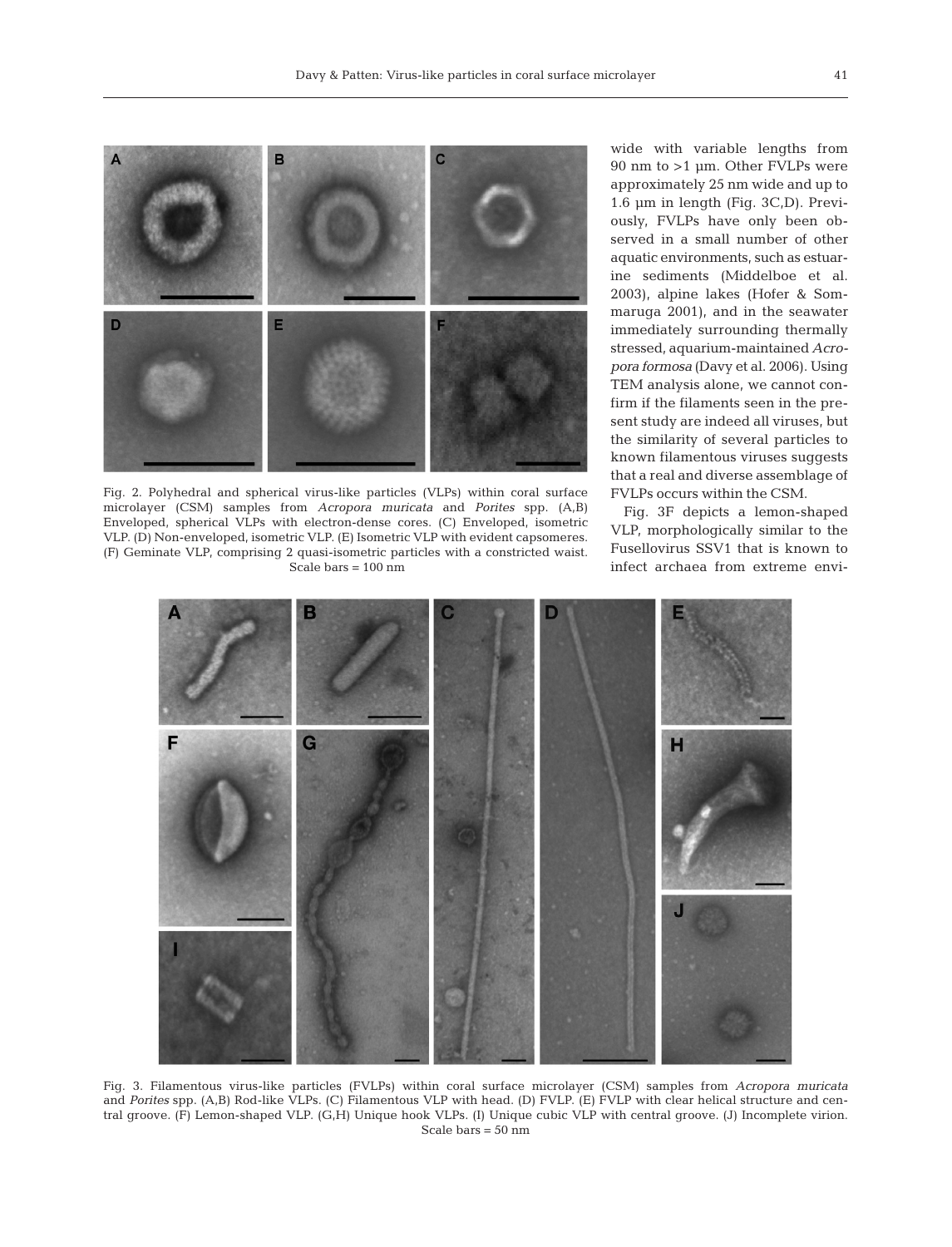Table 1. Morphological diversity and relative abundances (mean  $\pm$  SE) of viruslike particles (VLPs) within coral surface microlayer (CSM) samples from *Acropora muricata* (n = 9) and *Porites* spp. (n = 7) and in 10 cm distant overlying water (OW)  $(n = 6)$ . Significant differences  $(p < 0.03)$  between overlying water and CSM from *Porites* spp. and *Acropora muricata*. \*\*Significant difference (p = 0.012) between overlying water and CSM from *Porites* spp.. \*\*\*Significant difference (p = 0.023) between overlying water and CSM from *Acropora muricata*. Total number of VLPs analysed for the determination of the mean% VLPs were 900 for *Acropora muricata*, 700 for *Porites* spp. and 435 for overlying water. –: viral morphotype was not present in the sample

| Viral morphotype     | Mean% VLPs     |                |                   |
|----------------------|----------------|----------------|-------------------|
|                      | A. muricata    | Porites spp.   | <b>OW</b>         |
| Tailed phage         |                |                |                   |
| Podovirus-like       | $2.9 \pm 0.7$  | $2.1 \pm 0.9$  | $0.7 \pm 0.7$ *** |
| Myovirus-like        | $1.2 \pm 0.3$  | $1.6 \pm 0.5$  |                   |
| Siphovirus-like      | $1.2 \pm 0.6$  | $0.9 \pm 0.3$  | $0.6 \pm 0.6$     |
| Polyhedral/Spherical |                |                |                   |
| $30 - 60$ nm         | $29.5 \pm 4.2$ | $26.8 \pm 4.0$ | $49.2 \pm 7.1$    |
| $60 - 80$ nm         | $11.3 \pm 1.6$ | $8.9 \pm 1.5$  | $18.3 \pm 2.6$ ** |
| $80 - 100$ nm        | $8.0 \pm 0.7$  | $9.3 \pm 2.1$  | $8.5 \pm 0.8$     |
| $>100$ nm            | $16.8 \pm 2.0$ | $14.4 \pm 3.0$ | $6.0 \pm 3.0^*$   |
| Geminivirus-like     | $1.0 \pm 0.3$  | $1.9 \pm 0.4$  |                   |
| Lemon-shaped         |                |                |                   |
| $< 200$ nm           | $5.1 \pm 1.3$  | $4.1 \pm 1.5$  |                   |
| $>200$ nm            | $0.9 \pm 0.4$  | $2.0 \pm 0.5$  | $0.7 \pm 0.7$     |
| Filamentous          |                |                |                   |
| $< 100$ nm           | $0.9 \pm 0.4$  | $0.7 \pm 0.4$  | $1.2 \pm 0.8$     |
| $100 - 500$ nm       | $14.7 \pm 3.4$ | $11.6 \pm 2.2$ | $8.3 \pm 1.4$     |
| $>500$ nm            | $5.3 \pm 1.2$  | $4.0 \pm 0.8$  | $6.5 \pm 2.2$     |
| Unique               |                |                |                   |
| Hook                 | $0.3 \pm 0.2$  |                |                   |
| Cubic                | $0.9 \pm 0.7$  |                |                   |
| Incomplete virion    |                | $11.3 \pm 3.1$ |                   |
| Other                |                | $0.4 \pm 0.4$  |                   |
|                      |                |                |                   |

ronments (Zillig et al. 1996). However, not all archaea are extremophiles, with widespread occurrence of archaea known from coastal and oceanic environments (Delong 1998). Ubiquitous archaeal distributions may also apply to coral-associated archaea as, unlike bacteria, no species-specific associations between archaea and individual coral species have been shown (Kellogg 2004, Wegley et al. 2004).

Unique VLPs that did not resemble members of any known group of viruses comprised 1.2 and 11.7% of total CSM VLPs for *Acropora muricata* and *Porites* spp., respectively. Both 'hook' and 'cubic' VLPs (Fig. 3H,I) were found only in samples from *Acropora muricata*. An unknown type of VLP accounting for 11.3 ± 3.1% of total VLPs occurred exclusively within CSM from *Porites* spp. (Fig. 3J, Table 1). It is possible that these particles are incomplete virions, as polyhedral symmetry is evident in some cases, and the size range is approximately 75 to 110 nm. Incomplete virions have also been observed in fish infected with an iridovirus (Paperna et al. 2001).

There was no significant difference in the viral assemblage from overlying water sampled above *Acrop-* *ora muricata* or *Porites* spp. (data not shown) and therefore these results were combined to compare with VLPs in the CSM. VLPs in the 30 to 60 nm size range were dominant in overlying water and exceeded VLPs within the CSM by up to 1.8-fold (Table 1). Significantly higher relative abundances of VLPs within the 60 to 80 nm size class occurred in overlying water compared with the CSM from *Porites* spp. (p = 0.0012), while VLPs in the >100 nm size class in the CSM exceeded those in overlying water by up to 2.8-fold  $(p \lt c)$ 0.03) (Table 1). The observation of similar abundances of FVLPs from water overlying corals compared to the CSM suggests some exchange of viral communities between the CSM and overlying water. This is reasonable given that overlying water was sampled within 10 cm of the surface of the coral colony and that viral abundance has been shown to exhibit decreasing trends from close to the coral surface to more distant water (Patten et al. 2006). The absence of VLPs from 7 of the 17 subgroups in overlying water and significant differences between the relative abundances of some viral morphotypes suggest however that the majority of VLPs within the CSM were specific to

the CSM micro-niche and not an artefact from contamination with overlying water. In support of this, TEM analysis of coral tissue sections and crushed coral slurry from *Porites lutea* and *P. australiensis* has revealed the presence of VLPs that appear identical to some of those reported in the present study (J. E. Davy unpubl. data). Furthermore, flow cytometry analysis has revealed significantly lower VLP concentrations in water sampled 1 m from *Acropora muricata* colonies than in the CSM of this species (N. L. Patten unpubl. data).

Compared to other methods employed to investigate viral diversity within natural aquatic samples (e.g. pulsed field gradient gel electrophoresis and metagenomic analysis), which require concentration of large volumes of water (tens to hundreds of litres) to obtain sufficient yields of nucleic acid, the nature of the CSM (extending only millimetres from the coral surface) makes collecting volumes greater than tens to hundreds of millilitres difficult. For this reason, TEM was employed in a first attempt to explore viral diversity within this micro-niche. By categorising viral morphs (Table 1), it is likely we have underestimated the true diversity of VLPs associated with the CSM of the stud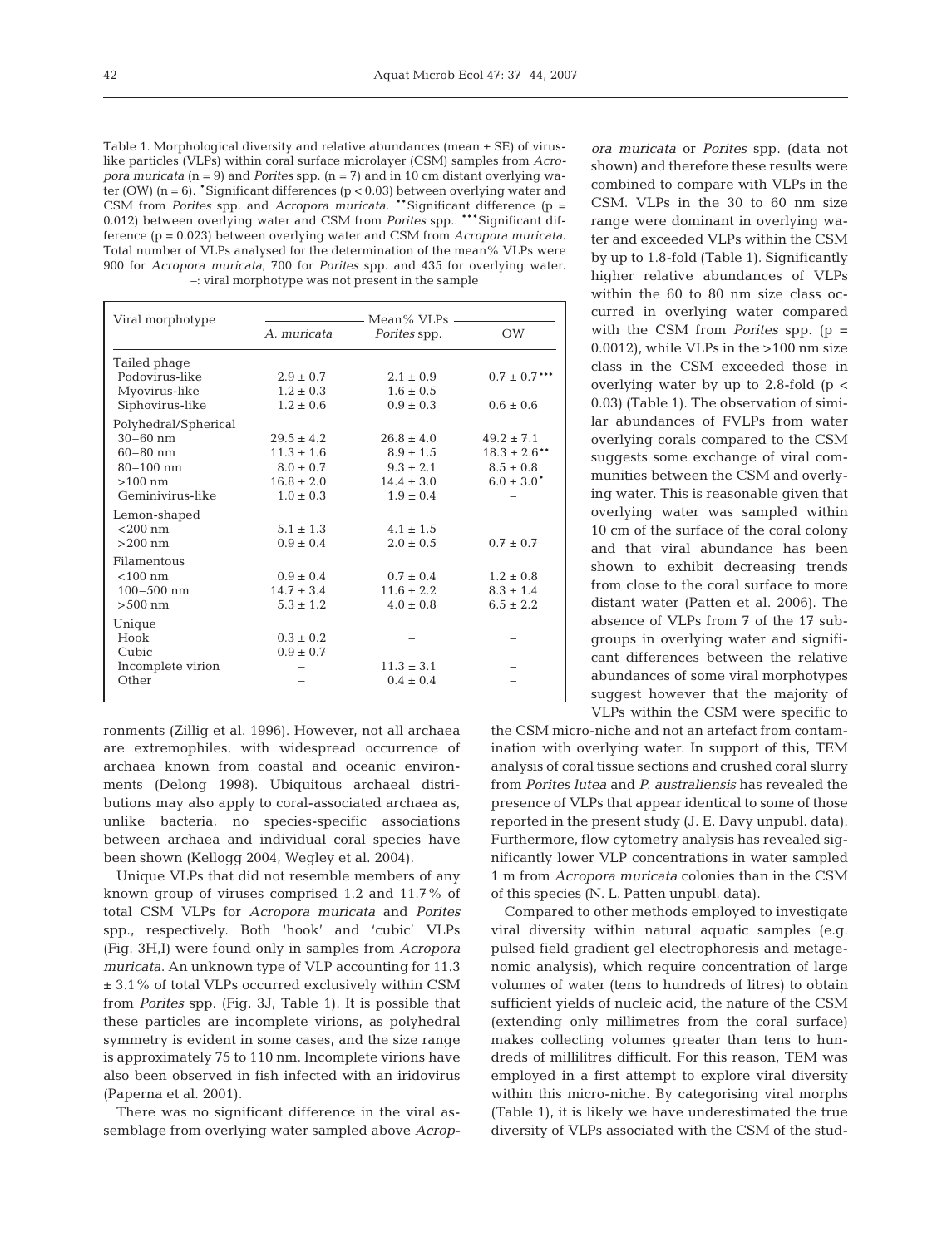ied coral species. The potential for extensive viral diversity within marine environments has been recently demonstrated by metagenomic analysis, where more than 7000 distinct viral types were estimated in one 200 l marine water sample with the most abundant viral type comprising only 2 to 3% of the total viral community (Breitbart et al. 2002).

The range of VLP morphotypes shown in this study indicates a suite of likely hosts including bacteria, archaea, cyanobacteria, fungi, algae (possibly including zooxanthellae) and the coral animal. While this study was not able to determine the specific roles these VLPs may play in coral health and functioning it can be hypothesised that bacteriophages could directly influence coral health through infection of specialised bacteria residing within the CSM, thereby opening niches for opportunistic pathogenic bacteria. Alternatively, viruses could directly infect zooxanthellae or coral host (Wilson et al. 2001, 2005, Davy et al. 2006). In other marine environments, the abundance and virulence of viruses are influenced by environmental parameters including temperature and nutrient concentrations (Jiang & Paul 1994). As such, destabilisation of CSM viral-host dynamics due to changes in environmental conditions may further exert influence directly or indirectly on the health and functioning of corals. A loss of antibiotic activity and a switch from γ-proteobacteria dominance to *Vibrio* spp. dominance in the CSM from apparently healthy coral during a coral bleaching period provides some support for destabilisation of microbes within the CSM (Ritchie 2006). Researchers are increasingly aware for the need to further define the roles of microbes in coral ecosystems. Given our still limited understanding of the factors responsible for the decline in health of many of the world's coral reefs, studies of the viral component of the coral microbiota should be considered a vital part of future investigations.

*Acknowledgements*. The authors gratefully acknowledge the Centre for Microscopy and Microanalysis and K. Johnson at The University of Queensland for laboratory assistance and W. H. Wilson, O. Hoegh-Guldberg and J. G. Mitchell for comments on an earlier version of the manuscript. This research was supported by funding to O. Hoegh-Guldberg through the ARC Centre of Excellence for Reef Studies and the Coral Reef Targeted Research Project (www.gefcoral.org) and Australian Research Council funding to J. G. Mitchell and Flinders University, School of Biological Science.

#### LITERATURE CITED

- Ackermann HA (2001) Frequency of morphological phage descriptions in the year 2000. Arch Virol 146:843–857
- Bergh O, Borsheim KY, Bratbak G, Heldal M (1989) High abundances of viruses found in aquatic environments. Nature 340:467–468
- Breitbart M, Salamon P, Andresen B, MacAfee JM, Sewall AM, Mead D, Adam F, Rohwer F (2002) Genomic analysis of uncultured marine viral communities. Proc Natl Acad Sci USA 99:14250–14255
- Breitbart M, Miyake JH, Rohwer F (2004) Global distribution of nearly identical phage-encoded DNA sequences. FEMS Microbiol Lett 236:249–256
- Brown BE, Bythell JC (2005) Perspectives on mucus secretion in reef corals. Mar Ecol Prog Ser 296:291–309
- Cervino JM, Hayes R, Goreau TJ, Smith GS (2004) Zooxanthellae regulation in yellow blotch/band and other coral diseases contrasted with temperature related bleaching: *In situ* destruction vs expulsion. Symbiosis 37:63–85
- Chen F, Suttle CA (1995) Amplification of DNA polymerase gene fragments from viruses Infecting microalgae. Appl Environ Microbiol 61:1274–1278
- Cochlan WP, Wikner J, Steward GF, Smith DC, Azam F (1993) Spatial distributions of viruses, bacteria and chlorophyll *a*, in neritic, oceanic and estuarine environments. Mar Ecol Prog Ser 92:77–87
- Coenye T, Vandamme P (2004) Use of the genomic signature in bacterial classification and identification. Syst Appl Microbiol 27:175–185
- Davy SK, Burchett SG, Dale AL, Davies P, Davy JE, Muncke C, Hoegh-Guldberg O, Wilson WH (2006) Viruses: agents of coral disease? Dis Aquat Org 69:101–110
- DeLong EF (1998) Archaeal means and extremes. Science 280:542–543
- Edwards RA, Rohwer F (2005) Viral metagenomics. Nat Rev Microbiol 3:504–510
- Frias-Lopez J, Zerkle AL, Bonheyo GT, Fouke BW (2002) Partitioning of bacterial communities between seawater and healthy, black band diseased, and dead coral surfaces. Appl Environ Microbiol 68:2214–2228
- Fuhrman JA (1999) Marine viruses and their biogeochemical effects. Nature 399:541–548
- Fuhrman JA, Campbell J (1998) Microbial diversity. Nature 393:410–411
- Heldal M, Bratback G (1991) Production and decay of viruses in aquatic environments. Mar Ecol Prog Ser 72:205–212
- Hoegh-Guldberg O (1999) Climate change, coral bleaching and the future of the world's coral reefs. Mar Freshw Res 50:839–866
- Hofer JS, Sommaruga R (2001) Seasonal dynamics of viruses in an alpine lake: importance of filamentous forms. Aquat Microb Ecol 26:1–11
- Jiang SC, Paul JH (1994) Seasonal and diel abundances of viruses and occurrence of lysogeny/bacteriocinogeny in the marine environment. Mar Ecol Prog Ser 104:163–172
- Jiang SC, Paul JH (1998) Gene transfer by transduction in the marine environment. Appl Environ Microbiol 64: 2780–2787
- Kellogg CA (2004) Tropical Archaea: diversity associated with the surface microlayer of corals. Mar Ecol Prog Ser 273:81–88
- Lipp EK, Jarrell JL, Griffin DW, Lukasik J, Rose JB (2002) Preliminary evidence for human fecal contamination in corals of the Florida Keys. Mar Pollut Bull 44:666–670
- Middelboe M, Hagström Å, Blackburn N, Sinn B, Fischer (2001) Effects of bacteriophages on the population dynamics of four strains of pelagic marine bacteria. Microb Ecol 42:395–406
- Middelboe M, Glud RN, Finster K (2003) Distribution of viruses and bacteria in relation to diagenetic activity in an estuarine sediment. Limnol Oceanogr 48:1447–1456
- Munn CB (2006) Viruses as pathogens of marine organisms from bacteria to whales. J Mar Biol Assoc UK 86:453–467